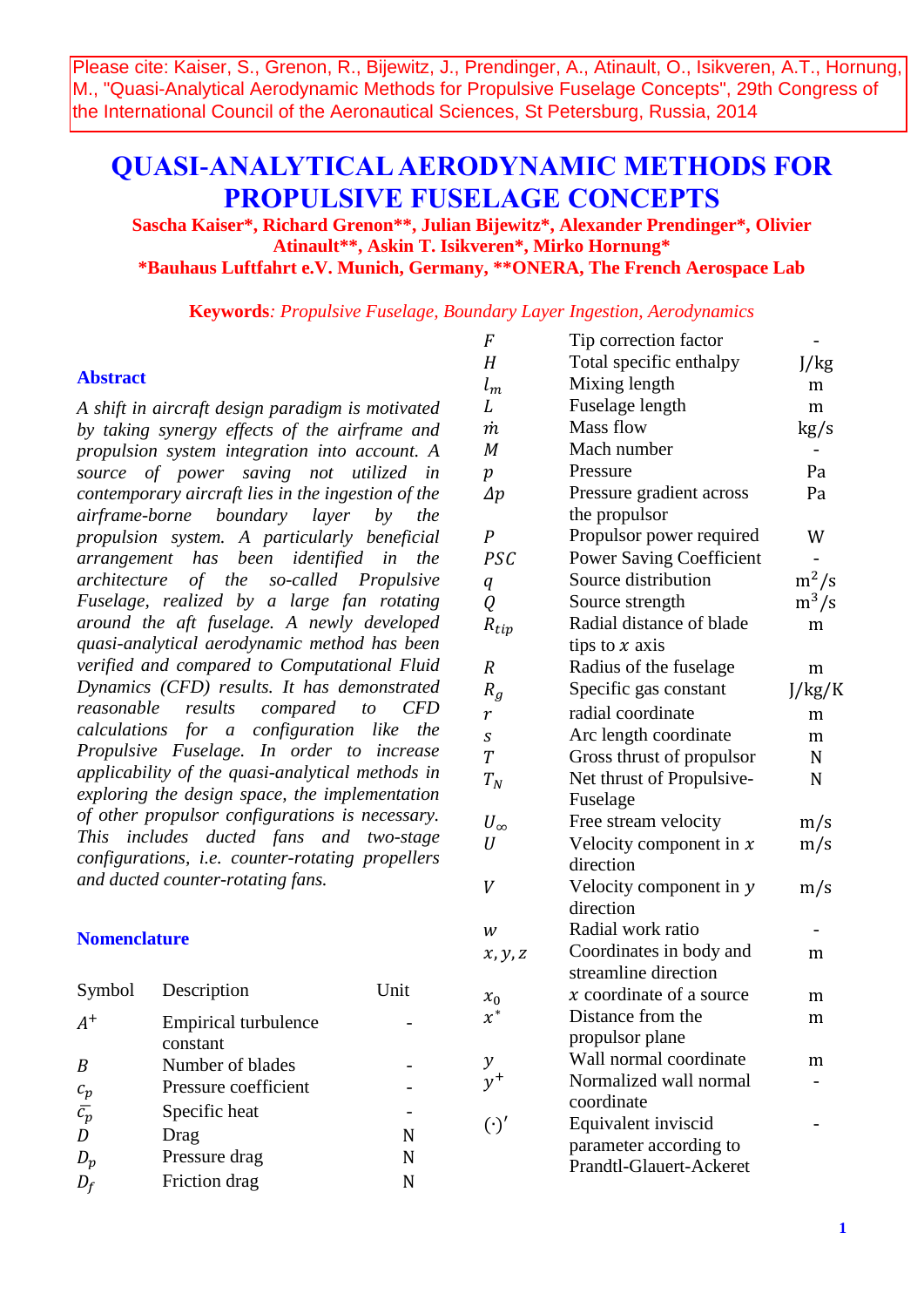| δ             | <b>Boundary layer</b>       | m               |
|---------------|-----------------------------|-----------------|
|               | displacement thickness      |                 |
| $\delta_{99}$ | Boundary layer thickness    | m               |
| $\eta_{pr}$   | Propulsive Efficiency       |                 |
| Ĥ             | Momentum loss thickness     | m               |
| $\theta^*$    | Energy loss thickness       | m               |
| ĸ             | <b>Empirical turbulence</b> |                 |
|               | constant                    |                 |
| ν             | Kinematic viscosity         | $m^2/s$         |
| $v_t$         | Turbulent kinematic         | $m^2/s$         |
|               | viscosity                   |                 |
| ρ             | Fluid density               | $\text{kg/m}^3$ |
| τ             | Shear stress term           | Pa              |
| $\tau_0$      | Wall shear stress           | Pa              |
| $\phi_t$      | Blade tip flow angle        | deg             |
| Ф             | <b>Streamline Potential</b> | $m^2/s$         |
|               |                             |                 |

#### **1 Introduction**

The concept of distributing propulsion has a long and broad history in aircraft design. The integration of the propulsion system into the airframe in order to gain synergistic benefits requires advanced interaction between design tools and sophisticated aerodynamic investigation compared to a conventional tubeand-wing design with podded engines in the freestream. The main benefits aspired through distributed propulsion are increased propulsive efficiency, powered lift and reduced thrust requirement in case of a high number of propulsive devices [1-3].

A shift in aircraft design paradigm is motivated by taking synergy effects of airframe and propulsion system integration into account [4]. A source of power saving not utilized in contemporary aircraft lies in airframe Boundary Layer Ingestion (BLI) by the propulsion system. A particularly beneficial arrangement has been identified in the architecture of the Propulsive-Fuselage [5], realized by a large fan rotating around the fuselage as depicted in [Fig. 1.](#page-1-0) In order to investigate this concept, advanced aerodynamic methods are presented and applied to a fuselage geometry.



# <span id="page-1-0"></span>**Fig. 1: Illustration of a Propulsive-Fuselage Concept with two podded engines and a Fuselage Fan at the rear [5].**

The mechanism responsible for increasing propulsive efficiency through BLI is the reduction in fluid power required for generating a given amount of thrust, i.e. velocity differential. For a fuselage boundary layer as depicted in [Fig. 2,](#page-1-1) the thrust generated is indicated as the difference of the velocity profiles with and without the propulsor. The energy required to fill in the wake momentum deficit is lower than what is needed to create excess velocity. The potential saving can be expressed with the Power-Saving Coefficient  $(PSC) [6]$ 

$$
PSC = \frac{P_{\text{NoBLI}} - P_{\text{BLI}}}{P_{\text{NoBLI}}} \tag{1}
$$

where  $P_{\text{NoBLI}}$  denotes the power required by a conventional non-ingesting propulsion system contrary to the  $P_{\text{BL}}$  required by an ingesting system to achieve a drag-thrust equilibrium.



<span id="page-1-1"></span>**Fig. 2: Schematic of the filling of the fuselage momentum deficit in the wake for a Propulsive-Fuselage configuration [7].**

The fuselage boundary layer provides a particularly worthwhile target for BLI since it concentrates up to half of the viscous drag for a passenger aircraft application [7]. The long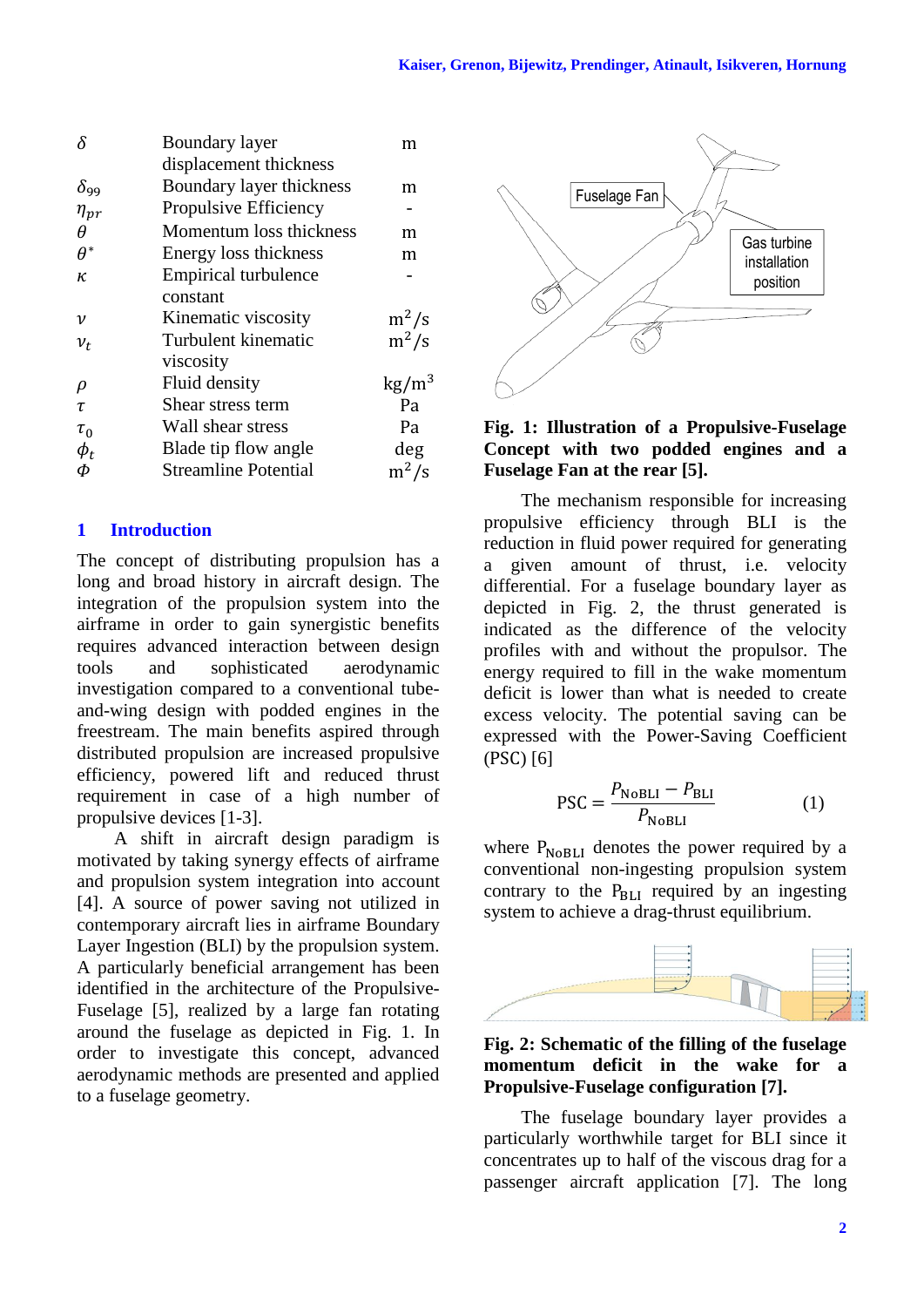drawn-out cylindrical shape of the fuselage results in large radial dimensions of the boundary layer, allowing for considerable blade heights of the propulsor. Although the pressure drag created by the wake constitutes only a small share of the overall drag of a fuselage, it can be diminished additionally by virtue of the regeneration of the boundary layer.

In recent studies, the potential benefits of BLI have been addressed  $[4,6-12]$ . A PSC of 9.4% (for the complete aircraft) relative to the non-BLI reference case has been calculated in an initial assessment utilizing displacement thickness of the fuselage boundary layer and assuming perfect wake filling [4]. Advanced studies that incorporated aircraft integration effects showed up to 10% of power saving potential [7] and improvements of block Energy Specific Air Range (ESAR) up to 9.9% [8]. Another study by utilizing several methods of differing fidelity gave a PSC of  $3-4\%$  [9]. A further study with Computational Fluid Dynamics (CFD) resulted in a power saving of up to 11%; however, a decline in total power saving up to -16% was determined due to deterioration in inlet pressure recovery in a nonoptimized engine setup [10]. In an earlier study by Ref. [11] assessing the benefit of an unducted fuselage fan at aircraft level, a benefit of 4-6% was described.

In the five last years, ONERA has conducted a theoretical study of BLI on a simple axisymmetric configuration using CFD, with a nacelle downstream a fuselage [12]. First, the real engine at transonic flight conditions was simulated using a mass flow rate condition in the fan plane and in the turbine plane with a total temperature condition in the turbine plane. Then, wind tunnel tests were been performed at low speed on a similar configuration where the real engine inside the nacelle was replaced by a fan driven by an electric engine, and the fan was simulated by an actuator disk using CFD. The theoretical study proved substantial power saving could be obtained through BLI, and the wind tunnel tests demonstrated that the theoretical approach was appropriate.

In this paper, a number of quasi-analytical methods are presented that allow covering a broad design space with regards to PropulsiveFuselage architectures. Thereto, this paper is part of the ongoing work on the European Comission funded Framework Programme 7 Level-0 research project DisPURSAL [13] about Distributed Multiple-Fans and Propulsive-Fuselage concepts.

# **2 Book-keeping Standard for Boundary Layer Ingestion**

It is important to assess the benefits through BLI consistently because changes in propulsion system inlet total pressure, fuselage drag and propulsive efficiency have to be factored into the overall result. In fact, the friction drag of the fuselage increases compared to the conventional fuselage due to localized flow acceleration by the propulsor and boundary layer regeneration. Also, the propulsion system is impaired by nonuniform and potentially disturbed inlet flow, and a lower inlet total pressure compared to a podded engine in the freestream. These disadvantages need to be compensated by an improved propulsive efficiency.

The net thrust,  $T_N$ , is used as a parameter to account for the change in drag,  $D$ ,

$$
T_{\rm N} = T - D \tag{2}
$$

where  $T$  denotes the gross thrust produced by the propulsor. The parameter  $T$  is obtained through integration across the propulsor radius,  $r_{\rm prop}$ , with a momentum balance

$$
T = 2\pi \cdot \int_{r_{\text{prop}}} [\Delta p + \Delta (\rho U^2)] \cdot r \, dr \tag{3}
$$

with  $\Delta$  denoting the change in fluid state (pressure and density) across the propulsor. The fuselage drag,  $D$ , is obtained as the sum of friction drag,  $D_f$ , and pressure drag,  $D_p$ . The parameter  $D_f$  is calculated as the integral of wall shear stress along the fuselage surface. For a fuselage without propulsor,  $D_p$  is obtained as the product of the displacement area of the fuselage and the freestream dynamic head [14]. The pressure drag decreases under presence of a propulsor due to wake filling. This is modelled by assuming the pressure drag decreases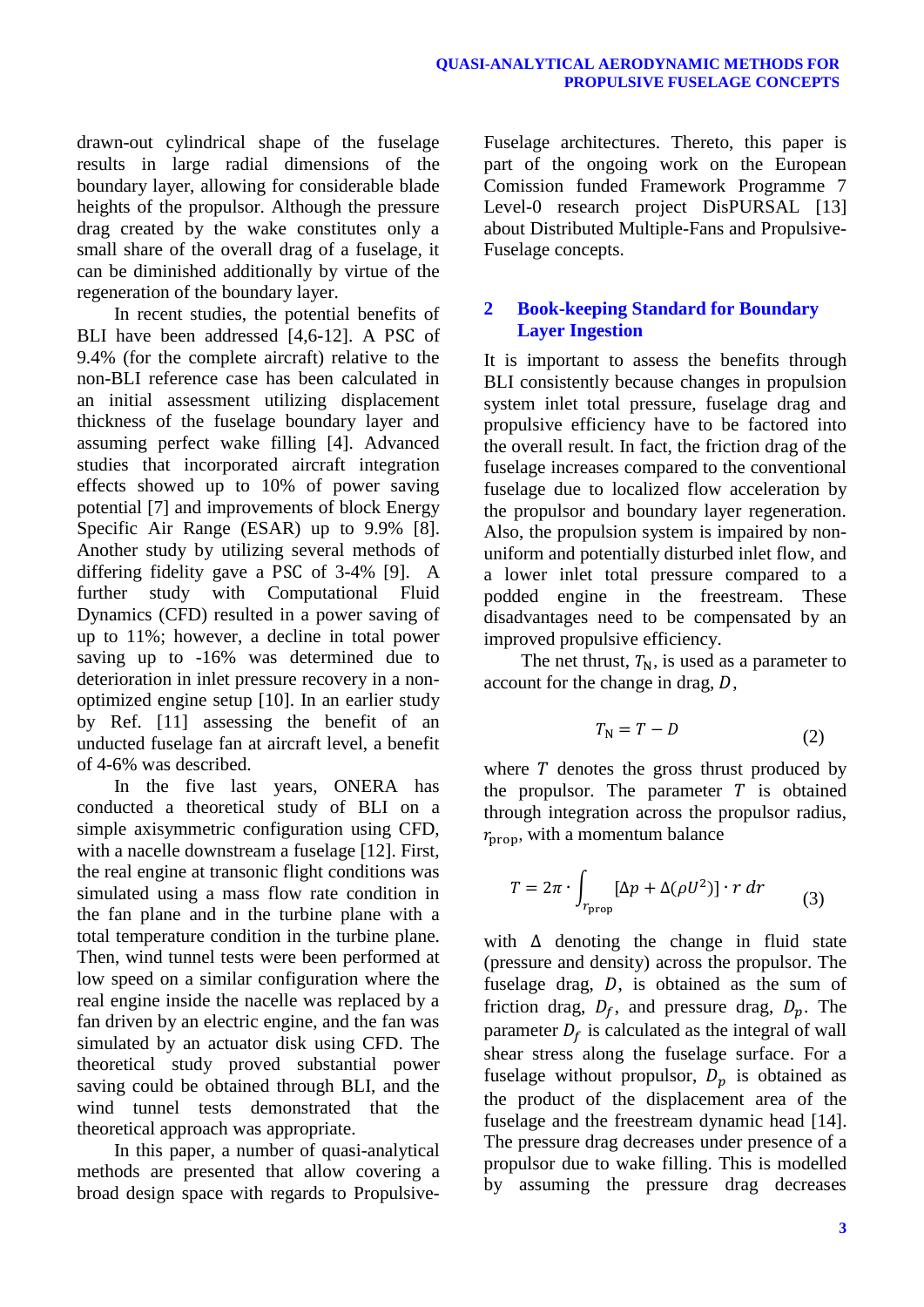linearly with net thrust  $T_N$  until it is zero. For higher net thrusts, the pressure drag is assumed to be zero.

The PSC is usually related to the overall propulsion system power required to propel the aircraft. Here, in contrast, the fluid power introduced into the flow is compared to the power required to create the same thrust for a podded engine in the free stream ingesting the same mass flow,  $\dot{m}$ , as the Propulsive-Fuselage.

$$
P_{\text{noBLI}} = \dot{m} \cdot \frac{1}{2} \Delta(U^2) \tag{4}
$$

where the velocity difference,  $\Delta U$ , is obtained by

$$
\Delta U = \frac{T}{\dot{m}} \tag{5}
$$

Since the propulsion system is out of the scope of this paper, effects emerging from changes in propulsion system efficiency or weight are not covered. Moreover, cascade effects emanating from the concept such as component and structural weight implications and aerodynamic changes are not considered. This would be necessary for an integrated assessment of the Propulsive-Fuselage concept.

# **3 Quasi-Analytical Aerodynamic Methods for Propulsive Fuselages**

In the conceptual stage of aircraft design, it is important to be able to cover a large design space with sufficient fidelity. Methods that were used in the past were not able to provide both of these two requirements. Simple methods based on flat plate theory provide fast computation, but lack sufficient fidelity because they are not applicable for accounting the presence of pressure gradients or a propulsor. High fidelity CFD methods, however, can only cover a very limited design space due to computational effort. Therefore, a method based on analytical relations has been developed that is capable of including the pressure gradient along the fuselage, the turbulent boundary layer, and the impact of the propulsor on the boundary layer and the pressure gradient.



<span id="page-3-0"></span>**Fig. 3: Schematic of the Fuselage with fluid flow and regions indicating the application of: (1) Potential Theory; (2) Compressible Boundary Layer Theory; (3) Compressible Actuator Disc Theory; and, (4) Blade Element Momentum (BEM) Theory.**

The methods required to represent these effects are displayed schematically in [Fig. 3](#page-3-0) (above) indicating the regions where they are applied. First, Potential Theory is used to obtain the pressure gradient along the fuselage contour. Here, the fuselage contour is approximated by means of a finite number of sinks and sources along the axis of revolution. Second, the boundary layer is calculated with compressible, turbulent Boundary Layer Equations for axisymmetric bodies. Finally, the impact of the propulsor on the boundary layer is modelled with Compressible Actuator Disc Theory and Blade Element Momentum (BEM) theory. The first is required to get effects on the boundary layer upstream and downstream of the propulsor as indicated in [Fig. 3,](#page-3-0) "region 3", while the second is necessary to obtain a realistic radial work distribution across the propulsor. The implementation is described in detail in the following.

# **3.1 Pressure Distribution on a Fuselage**

The pressure gradient in the boundary layer is imposed by the outer, irrotational flow. For an irrotational flow, the velocity vector,  $U$ , can be expressed as the gradient of a potential function,  $\Phi$  [15].

An incompressible flow follows a Laplace equation, which has several solutions, called elementary solutions. To obtain the pressure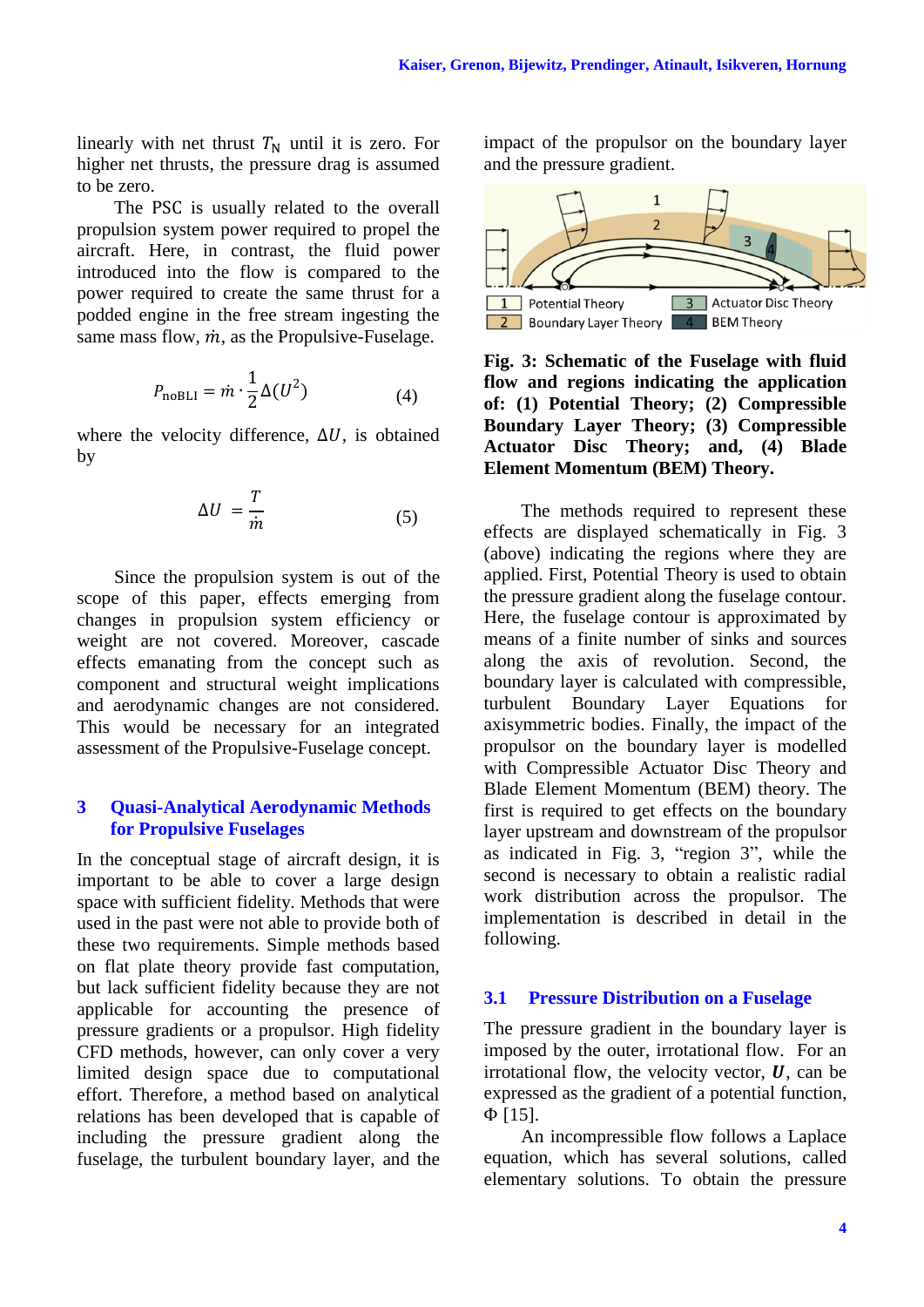distribution of an axisymmetric body of revolution such as a fuselage, these elementary solutions of the Potential Theory can be used. The modelling is done according to Ref. [16] with a distribution of 3D sources and sinks placed on the symmetry axis of the body at the axial displacement,  $x_0$ . The potential function for this model in Cartesian coordinates is

$$
\Phi(x, y, z) = \frac{1}{4\pi} \int_{0}^{L} \frac{q(x)}{\sqrt{(x - x_0)^2 + y^2 + z^2}} dx
$$
 (6)

with  $x$  being the coordinate in direction of the symmetry axis and  $q(x)$  being the source and sink distribution.

This function is a Fredholm integral equation, which has no analytical solution for  $q(x)$ . Therefore, the source and sink distribution is solved iteratively for finite sinks and sources using the non-linear Levenberg-Marquardt algorithm. Start values for this problem can be obtained via an approximation for thin bodies of revolution which have a small velocity difference between the fuselage surface velocity and the undisturbed free stream velocity [17].

An approximation of the source and sink distribution is obtained with

$$
Q(x) = U_{\infty} \pi \frac{dR^2}{dx} \tag{7}
$$

with R being the fuselage radius at  $x$ . With the distribution and the velocity difference,  $\Delta U$ , obtained through the source distribution,  $Q(x)$ , a second order approximation can be calculated iteratively with

$$
Q(x) = \pi \frac{d}{dx} [R^2 (U_{\infty} + \Delta U)] \tag{8}
$$

and a suitable initial solution for the source strength distribution can be obtained iteratively in this manner with convergence after 5 loops.

In [Fig.](#page-4-0) 4, the streamlines obtained with the above mentioned approximation and the source and sink distribution are shown. The thick dashed line indicates the fuselage geometry, the solid line indicates the solution for the fuselage streamline of the starting values, and the dots on the  $x$ -axes indicate the location of the discrete sources and sinks. As can be seen the sources and sinks and the target points are not uniformly distributed along the x-axis. The density is higher in regions of large fuselage radius variation to increase the quality of the result.

The resulting incompressible pressure distribution of the clean fuselage is transformed into the compressible pressure distribution using the Prandtl-Glauert-Ackeret correction for bodies of revolution. Prior to calculating the pressure coefficient, a geometric transformation is applied to the thickness ratio

$$
\frac{R'}{L} = \sqrt{|1 - M^2|} \frac{R}{L}
$$
 (9)

where  $L$  is the fuselage length and  $R'$  is the transformed radius.

The pressure gradient obtained for the transformed geometry is then transformed into the compressible pressure gradient using



<span id="page-4-0"></span>**Fig. 4: (top) Streamlines with discrete source (black dots) and fuselage surface (black dashed line) and (bottom) source distribution**   $f(x)$  for a Propulsive-Fuselage geometry **after 5 iteration loops.**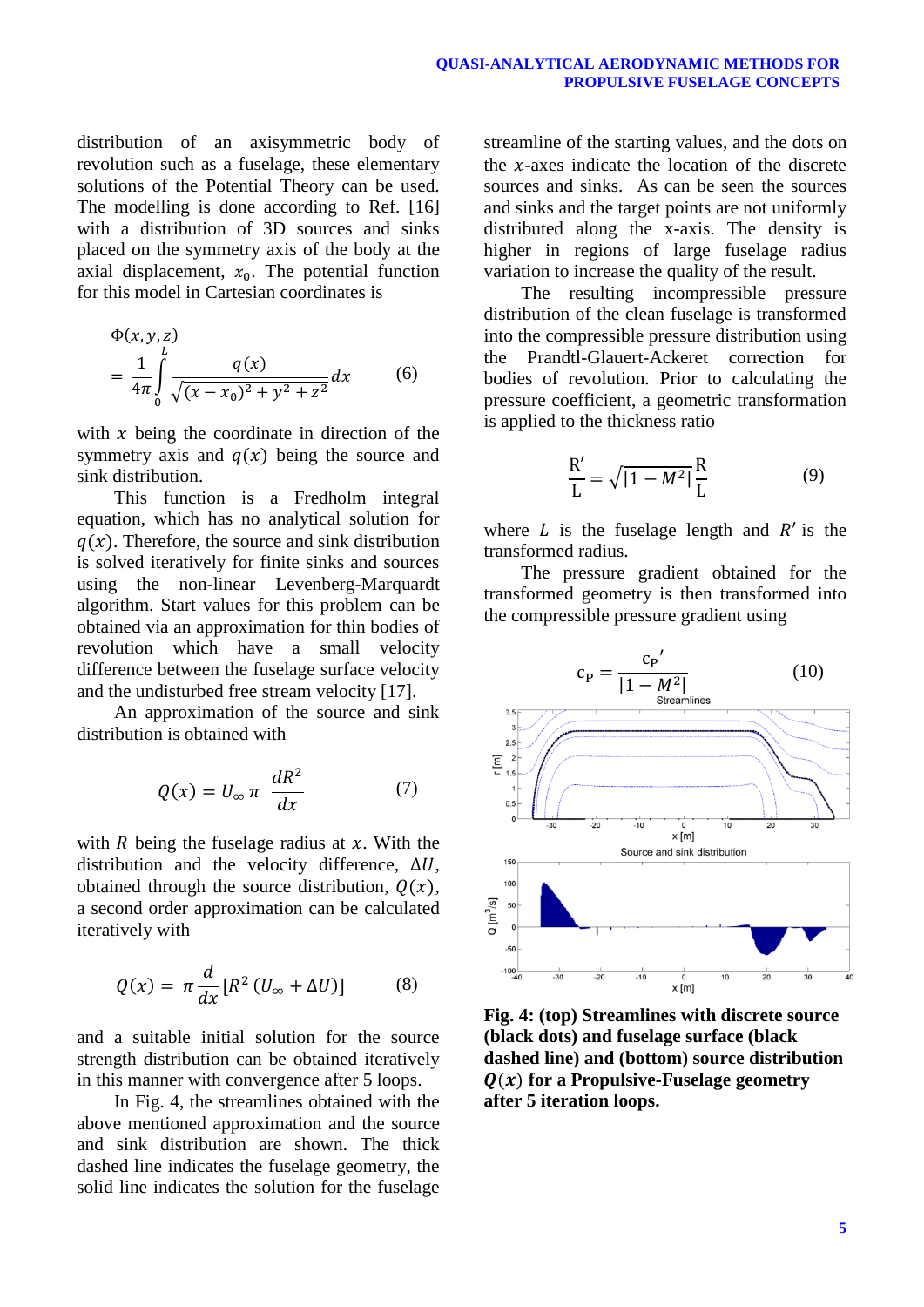## **3.2 Simulation of a Compressible Turbulent Boundary Layer with Pressure Gradient**

The change of the flow variables for velocity, U and V, density,  $\rho$ , and the total enthalpy,  $H$ , in the boundary layer of the Propulsive-Fuselage is calculated with the boundary layer equations for an axisymmetric body according to Ref. [18] along the arc length, s. The following equations constitute the balance for mass

$$
\frac{\partial (r\rho U)}{\partial s} + \frac{\partial (r\rho V)}{\partial y} = 0 \tag{11}
$$

momentum in the s direction

$$
\rho U \frac{\partial U}{\partial s} + \rho V \frac{\partial U}{\partial y} \n= -\frac{\partial p}{\partial s} + \frac{1}{r} \frac{\partial}{\partial y} \left( r \rho (v + v_{\rm t}) \frac{\partial U}{\partial y} \right)
$$
\n(12)

and energy

$$
\rho U \frac{\partial H}{\partial s} + \rho V \frac{\partial H}{\partial y} \n= \frac{1}{r} \frac{\partial}{\partial y} \left( r(U\tau - q) \frac{\partial U}{\partial y} \right)
$$
\n(13)

Here,  $r$  denotes the radius,  $\nu$  the kinematic viscosity,  $v_t$  the turbulent kinematic viscosity, the shear stress term and  $q$  the heat conductance term. The consideration of surface curvature radii is not required for typical fuselage geometries as long as the radii are larger than the boundary layer thickness.

Equations (12) and (13) were solved for the gradient of  $U$  and  $H$  in the s direction, respectively. Subsequently, the differential equation was solved numerically with an adaptive step size ordinary differential equation solver. The equation for mass balance (11) was used to obtain  $V$  with

$$
V(y) = -\int_0^y \left(\frac{1}{r\rho} \frac{\partial (r\rho U)}{\partial s} + \frac{V}{\rho} \frac{\partial \rho}{\partial y} + \frac{V}{r} \frac{\partial r}{\partial y}\right) \partial y \tag{14}
$$

The density was calculated using the equation of state, assuming a constant heat capacity,  $\bar{c}_p$ , with

$$
\rho = \frac{p\bar{c}_p}{R_g\left(H - \frac{|\mathbf{U}|^2}{2}\right)}\tag{15}
$$

with  $R_q$  being the specific gas constant.

This approach allows for a grid-free solution of the boundary layer equations and, therefore, a minimized effort for grid generation. In the wall normal direction,  $\nu$ , the flow variables are discretized by means of nonequidistant cells. The wall normal size of the cell closest to the wall is defined to have a dimensionless distance,  $y^+ = 1$ , for an equivalent flat plat turbulent flow in order to resolve the laminar sub-layer [19]. The parameter  $y^+$  is defined by

$$
y^{+} = \frac{y}{v} \cdot \sqrt{\frac{\rho}{\tau_0}}
$$
 (16)

with the wall shear stress,  $\tau_0$ , estimated according to Ref. [15] for a flat plate with the same arc length.

The cells, then, grow in wall normal direction,  $r$ , with an exponential stretching factor of 1.05. This allows for a sufficient resolution of the complete boundary layer including the laminar sub-layer, while maintaining a reasonably small number of cells [20]. The gradients in wall normal direction for the non-equidistant cells were computed with central gradients of second order according to Ref. [19].

The turbulent kinematic viscosity,  $v_t$ , was calculated by means of a wall-gradient based zero equation model based on turbulent mixing length. Since the laminar sub-layer is resolved, no wall function needs to be provided in the model. The turbulent mixing length,  $l_m$ , was calculated according to Ref. [21] with

$$
l_m = \min(\kappa y, 0.085 \cdot \delta_{99})
$$

$$
\cdot \left(1 - \exp\left(-\frac{y^+}{A^+}\right)\right) \quad (17)
$$

**6**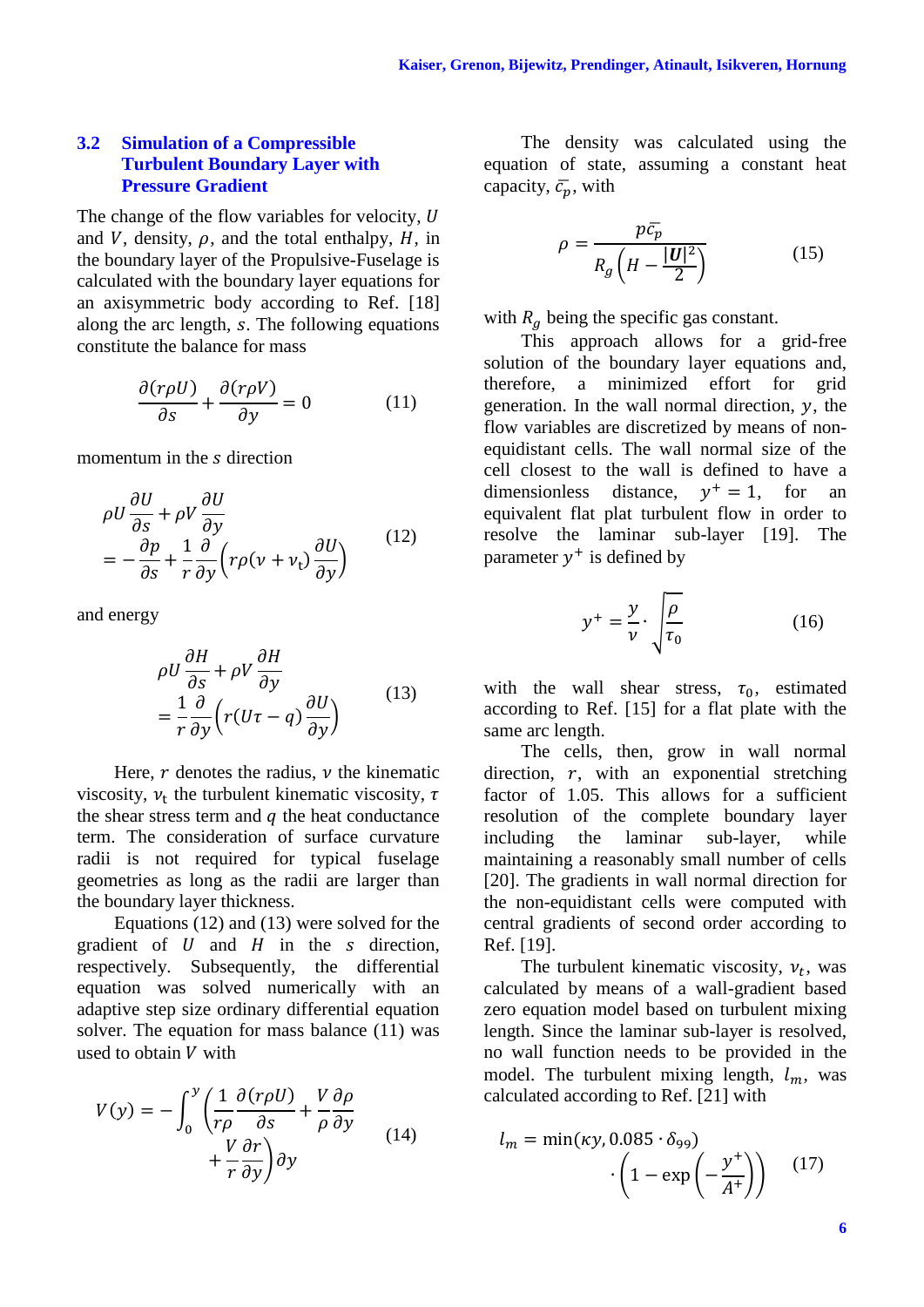where  $\kappa = 0.41$  is an empirical constant describing the intensity of the turbulence close to the wall,  $\delta_{99}$  is the boundary layer thickness where 99% of the freestream velocity at this arc length,  $u_e$ , is reached, and  $A^+ = 26$  is an empirical constant describing the attenuation of turbulence far from the wall. The turbulent kinematic viscosity is then obtained via

$$
\nu_{\rm t} = l_m^2 \cdot \left| \frac{\partial U}{\partial y} \right| \tag{18}
$$

The turbulence model according to Ref. [22] was selected because it yielded the best agreement with CFD results by Ref. [10] with regards to boundary layer displacement thickness,  $\delta$ , and momentum loss thickness,  $\theta$ , as depicted in [Fig. 5](#page-6-0) (overleaf). The error calculated as the average of three stations at the axial lengths,  $\frac{x}{l}$  $\frac{x}{L} = 0.70$ , 0.75 and 0.80, was -5.1% for the displacement thickness,  $\delta$ , +5.7% for the momentum loss thickness,  $\theta$ , and +8.0% for the energy loss thickness,  $\theta^*$  (not displayed in the figure). The general trends with arc length agree very well for both parameters. It is highlighted that the laminar sub-layer was not resolved in CFD and a wall function was used instead which may explain the error observed.



<span id="page-6-0"></span>**Fig. 5: Validation results of displacement**  thickness,  $\delta^*$ , and momentum loss thickness, **, of the implemented turbulence model against CFD results [10] for a simple fuselage geometry.**

#### **3.3 Compressible Actuator Disc Theory**

The propulsor has been modelled using the actuator disc simplification. Thereto, the propulsor is lumped into a single disc with no axial dimension. The effect of the propulsor is then obtained by assuming a uniform pressure difference,  $\Delta p$ , across the disc, implicitly given by a momentum balance around the propulsor and the thrust, T, created by the propulsor. The static pressure in front and aft of the propulsor is then obtained via Compressible Actuator Disk Theory according to Ref. [22]. In the present context, the theory has been adapted to incorporate different inlet and outlet static pressures, and to allow for a radial work distribution across the propulsor, thus, deviating from the uniform pressure difference.

For the solution of the actuator disc problem, the fluid state at inlet and outlet are denoted by 0 and 3, respectively, and in front of and aft of the disc with 1 and 2, respectively. For the solution of all 10 unknowns  $(U_1, U_2, U_3,$  $\rho_1$ ,  $\rho_2$ ,  $\rho_3$ ,  $A_0$ ,  $A_3$ ,  $p_1$ ,  $p_2$ ), the equations for continuity for  $0 \rightarrow 1$ ,  $1 \rightarrow 2$  and  $2 \rightarrow 3$ , momentum conservation for  $1 \rightarrow 2$  and  $0 \rightarrow 3$ , is entropic relation for  $0 \rightarrow 1$  and  $2 \rightarrow 3$ , total pressure conservation for  $0 \rightarrow 1$  and  $2 \rightarrow 3$  as well as the energy equation considering the total enthalpy added for  $0 \rightarrow 3$  need to be satisfied. With this approach, the actuator disc problem can be solved until the Mach number in front of the propulsor,  $M_1$ , becomes greater than 1. The results for pressure and velocities for all four stations in dependence of thrust per area for the case of equal far-field inlet and outlet pressure are depicted in [Fig. 6.](#page-7-0) It can be seen that the velocity is highest in front of the propulsor and lowest aft of the propulsor.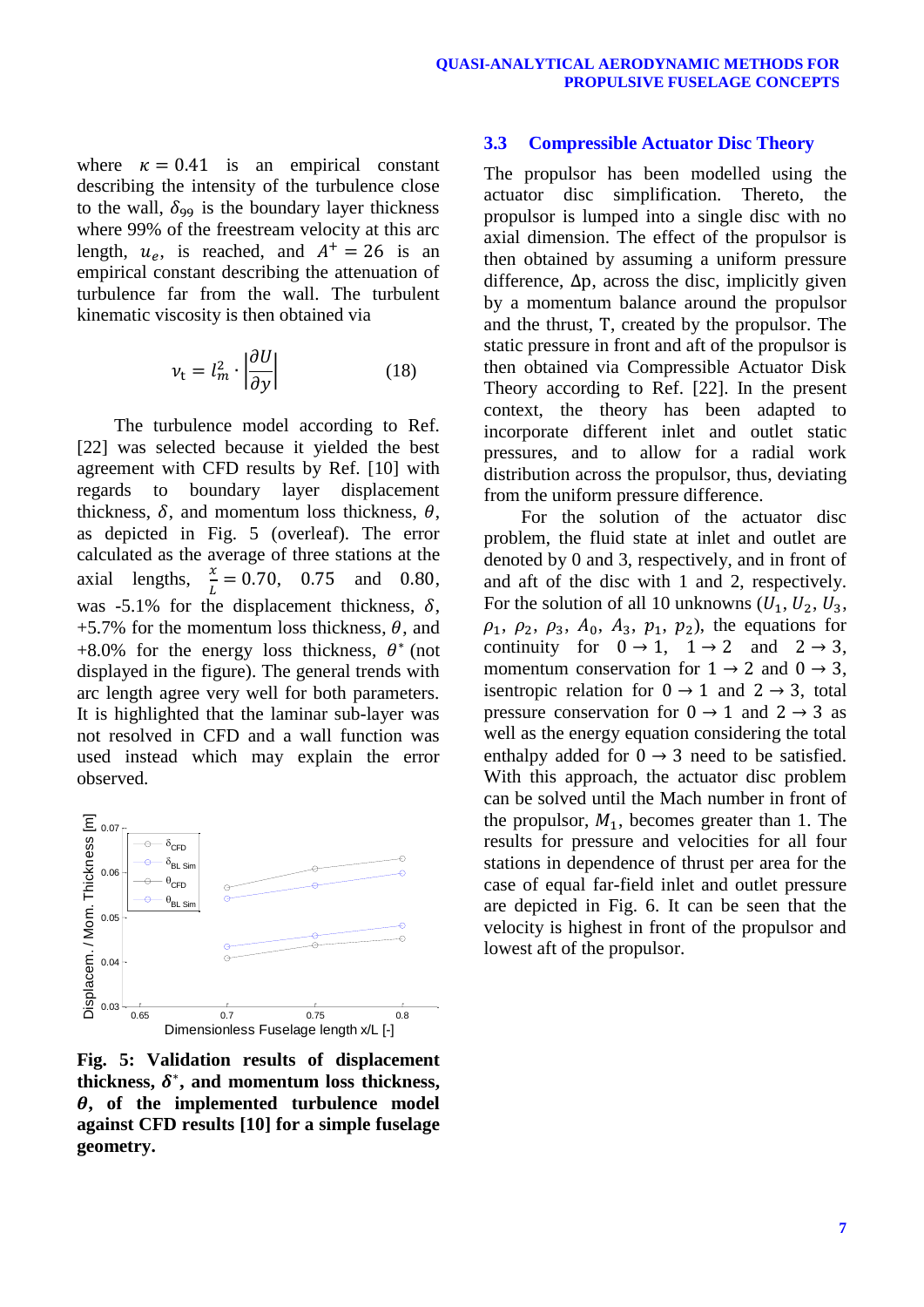

<span id="page-7-0"></span>**Fig. 6: Pressure (top) and velocity (bottom) of inlet (0) and outlet (3) conditions as well as in front of (1) and aft of (2) an actuator disc for compressible conditions and different thrust per area.**

The far-field inlet and outlet conditions for the Compressible Actuator Disk Theory as well as the pressure gradient upstream and downstream of the propulsor are obtained by representing the disc as a disc of doublets according to Ref. [23], which yields

$$
\Delta p(x^*) = \frac{\Delta p}{2} \left( 1 - \frac{x^*}{\sqrt{R_{\text{tip}}^2 + x^{*2}}} \right) \tag{19}
$$

with  $x^*$  being the distance upstream or downstream of the actuator disc and  $R_{\text{tin}}$  being the radius of the propulsor. When considering a distance of two times the blade height upstream and downstream from the propulsor plane, the solution of Ref. [23] has a relative error of 5.0% from the far-field conditions. Therefore, the static pressures according to Potential Theory at these points have been selected as boundary conditions for the actuator disc inlet and outlet conditions. The correction for a non-uniform pressure ratio, and thus, work distribution across the propulsor is explained in the following section about propeller modelling.

# **3.4 Propeller Modelling with Blade Element Momentum (BEM) Theory**

The calculation of the radial, induced velocity profile by the propeller is based on the BEM Theory originally developed in Ref. [24]. This is a frequently used hybridization of the Actuator Disk Theory and the Blade Element Theory [25]. While the first method assumes the pressure rise of the propeller to be uniform across the actuator disk, and thus, neglects the non-uniform pressure distribution of blades, the latter one regards the propeller blade as a twisted wing using a spanwise discretization, each element being aerodynamically independent from another. The coupling of these two approaches allows for the determination of the propeller performance including the aerodynamic forces imposed on the propeller as well as the induced velocities near the rotor. As opposed to the aforementioned theories, it simultaneously captures the effects of compressibility and viscous losses, hence yielding a better accuracy than using both theories separately.

A methodic approach to a practical employment of BEM theory for the design of propellers was proposed by Ref. [26] and adjusted to allow for a radial inlet velocity profile at the propeller face imposed by the boundary layer. As in the simplified Blade Element Theory, each blade is divided into a finite numbers of elements of which each is considered as a separate 2D airfoil. Applying momentum conservation laws and equilibrium of forces acting on each blade together with a radial twist distribution, the local angle of attack for each element is obtained.

In order to calculate lift and drag coefficients, the method was supplemented with the characteristics of a NACA airfoil. Due to the large amount of experimental and analytical information available in literature, data of a NACA 16-series airfoil frequently used for propeller applications by Ref. [27] were employed. The spanwise distribution of blade twist and chord length were implemented according to Ref. [29], which was considered suitable for the present application, as extensive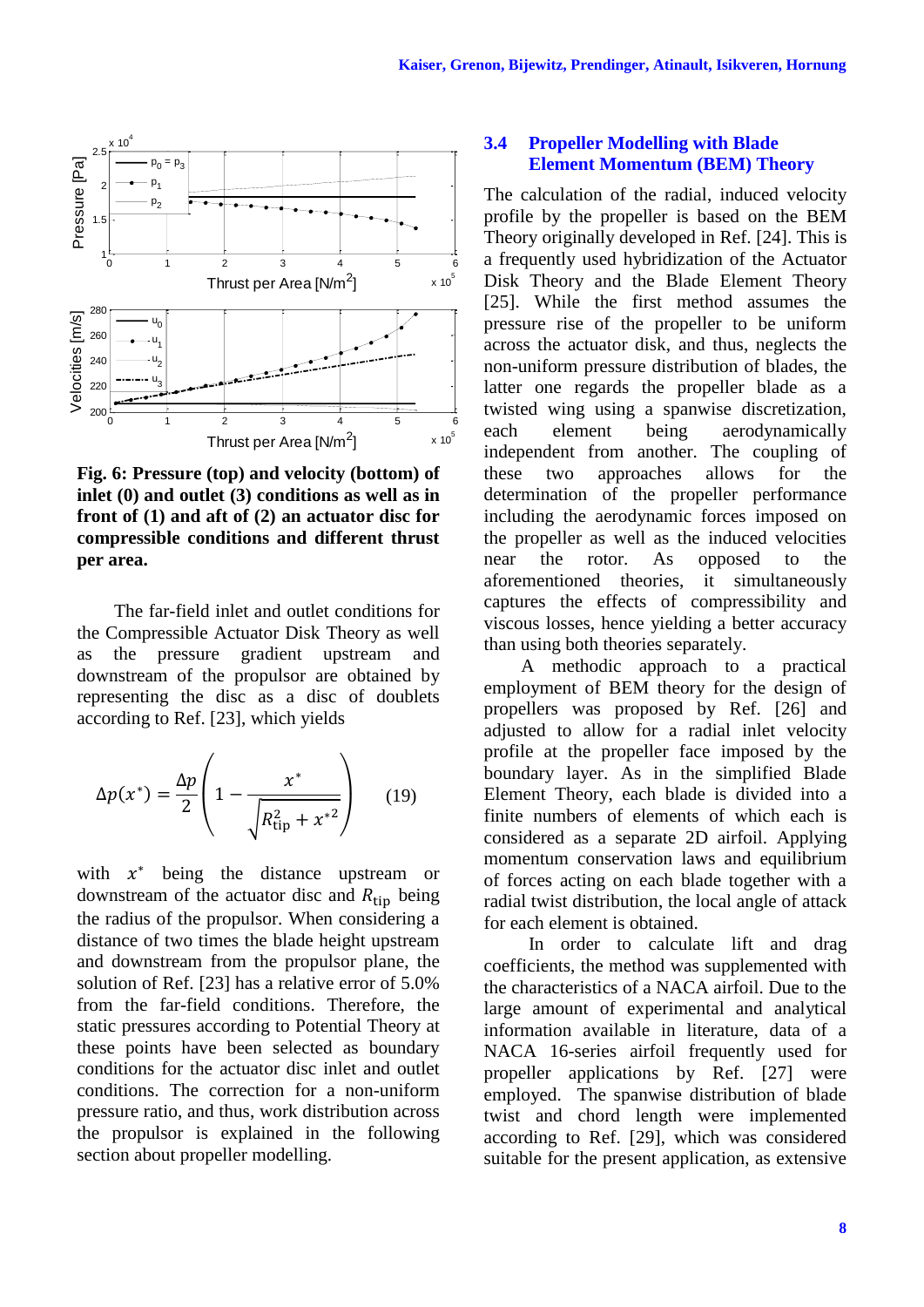experimental data for freestream Mach numbers up to M0.73 were available.

Using this, an iterative procedure was implemented yielding the spanwise distribution of induced velocities in axial and tangential directions. Through radial integration, propeller performance metrics such as thrust and torque coefficients as well as propeller efficiency are obtained. While experimentally derived airfoil data includes the influence of compressibility and viscosity, 3D effects are ignored. Hence, a correction factor,  $F$ , to the induced velocity field as derived by Ref. [24] was introduced into the model in order to account for tip effects not captured in two-dimensional airfoil theory:

$$
F = \frac{2}{\pi} \arccos[\exp(-f)] \tag{20}
$$

with

$$
f = \frac{B}{2} \frac{1 - x}{\sin \phi_t} \tag{21}
$$

including sensitivity to the number of blades,  $B$ , the relative spanwise blade coordinate with respect to the propeller tip radius,  $x = r/R_{tin}$ , and the flow angle at the blade tip,  $\phi_t$ . Effects emanating from design deviations for hub to tip ratios larger than those of conventional propellers were neglected.

The model was validated against experimental results published in Ref. [29]. The propeller efficiency calculated as a function of advance ratio,  $J = U_{\infty}/(2nR_{tip})$ , is depicted in [Fig. 7](#page-8-0) (overleaf), where  $V$  is the free stream velocity at that point according to potential theory, and  $n$  the rotational speed of the propeller. As can be seen from [Fig. 7,](#page-8-0) the model slightly overestimates efficiency which may be attributed to the relatively simple tip loss correction. The error of the calculation is within a  $\pm$ 5% range. According to Ref. [24], accuracy of the BEM theory increases with the number of blades. Therefore, less deviation may be expected for the application considered with a significantly higher blade count.



<span id="page-8-0"></span>Fig. 7: Results for propeller efficiency,  $\eta$ , **against advance ratio, , for the propeller model compared to reference data.**

The tangential velocity components of the flow behind the propeller, i.e. the swirl created by the propeller, have been neglected for the course of these studies. This can be achieved either with a rotor stator combination or with a counter-rotating propeller installation. This is then lumped into a single propeller without swirl. If only a single propeller is present, the swirl downstream of the propeller would have to be considered additionally in 3D boundary layer equations.

The development of the axial pressure according to Actuator Disc Theory and Potential Theory is corrected by the radial work distribution obtained via BEM theory. The pressure gradient is then multiplied with a normalized radial work ratio

$$
w(r) = \frac{(U_3^2 - U_0^2) \cdot \int_r U_1 \cdot r \cdot dr}{\int_r (U_3^2 - U_0^2) \cdot U_1 \cdot r \cdot dr}
$$
 (22)

with  $U_0$  and  $U_3$  being the far field inlet and outlet radial velocity profiles in the axial direction, respectively, and  $U_1$  being the radial velocity profile in the propeller plane.

#### **4 High-Fidelity Propulsive-Fuselage Analysis**

Two different CFD methods are available at ONERA to simulate the aerodynamics of a Propulsive-Fuselage.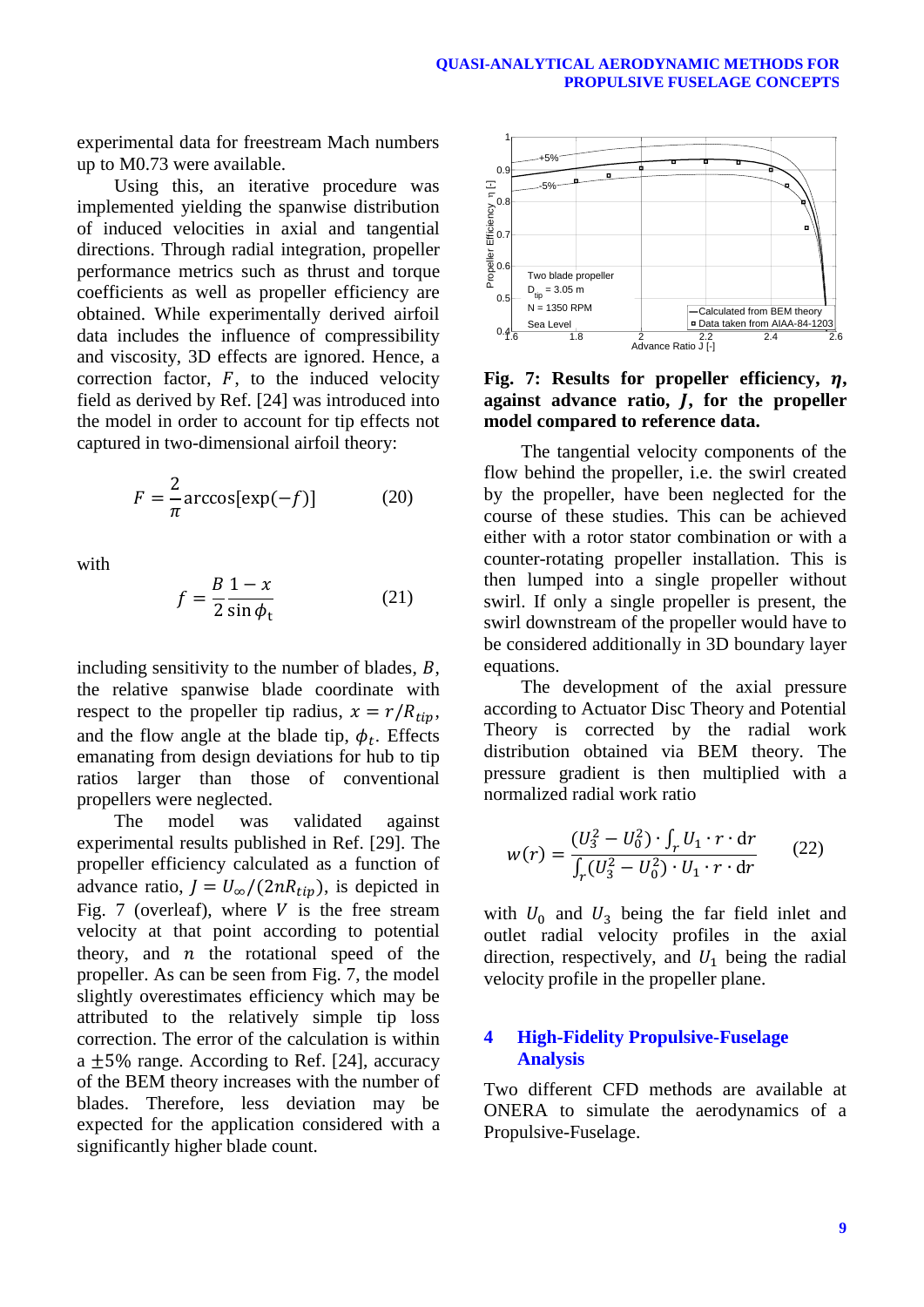# **4.1 Accurate Version of an Actuator Disk**

For the Propulsive-Fuselage concept analysis, ONERA used its elsA CFD software [29] solving RANS equations. Computations were performed on an axisymmetric configuration in order to simplify the meshing process. The engine includes a fan with its stator. A stator cannot be easily simulated with an actuator disk condition, so the fan and its stator were simulated using two counter-rotating actuator disk conditions.

That actuator disk condition needs a disk model giving radial distributions of the pressure ratio, of the temperature ratio and of the tangential flow deviation for several mass-flow rates. Building a disk model without knowing other information than the fan diameter and its angular velocity is a real challenge. The tangential flow deviation must be realistic, otherwise flow separation may occur.

The disk models were built using the simple Glauert Theory for propellers in an incompressible freestream [24]. This theory gives an equation linking the axial velocity induced in the disk plane and the tangential induced velocity downstream the disk plane. The solution corresponding to a given freestream M and to a given mass-flow rate is found by coupling the theory with Blade Element Theory where the lift coefficient of a blade element is assumed to be proportional to the local aerodynamic angle of attack. An iterative process is conducted on the tangential induced velocity until Glauert Theory and Blade Element Theory give the same propeller thrust.

Finally, for a given total pressure and a given total temperature, only three parameters are needed to build a disk model: (1) propeller angular velocity; (2) freestream  $M$ ; and, the mass-flow rate that can be given through an average  $M$  in the disk plane. In addition, an assumption should be made on the radial distribution of the pressure ratio: here, the radial distribution of the local propulsive efficiency factor is assumed to be constant, as this leads to a maximum global propulsive efficiency according to Glauert.

For the maximum propeller angular velocity, freestream and disk plane  $M$  are chosen according to the constraints of the Glauert Theory such that they give the maximum thrust. This allows defining a simple blade geometry that can be used to compute the propeller at other conditions. The [Fig. 8](#page-9-0) shows the result of a computation with two counterrotating actuator disks.



<span id="page-9-0"></span>**Fig. 8: Propulsive-Fuselage CFD result with two actuator disks.**

The thrust of each disk is the difference between the dynalpy fluxes downstream and upstream the disk. The injected power is the difference between the total enthalpy flux downstream of the second disk and upstream of the first disk. The configuration drag is computed by integrating pressure and skin friction over the fuselage skin and over the nacelle skin. Results from computations for several propeller angular velocities allow building a curve showing the injected power as a function of the resulting axial force over the configuration. The PSC defined above cannot be computed since no results for a reference configuration without BLI exists, but one can compare several BLI configurations and determine the best geometry for a desired thrust range.

This kind of actuator disk is able to adapt itself to the incoming flow conditions. Therefore, it is well suited for BLI purposes, especially for the accurate prediction of the performance of a Propulsive-Fuselage.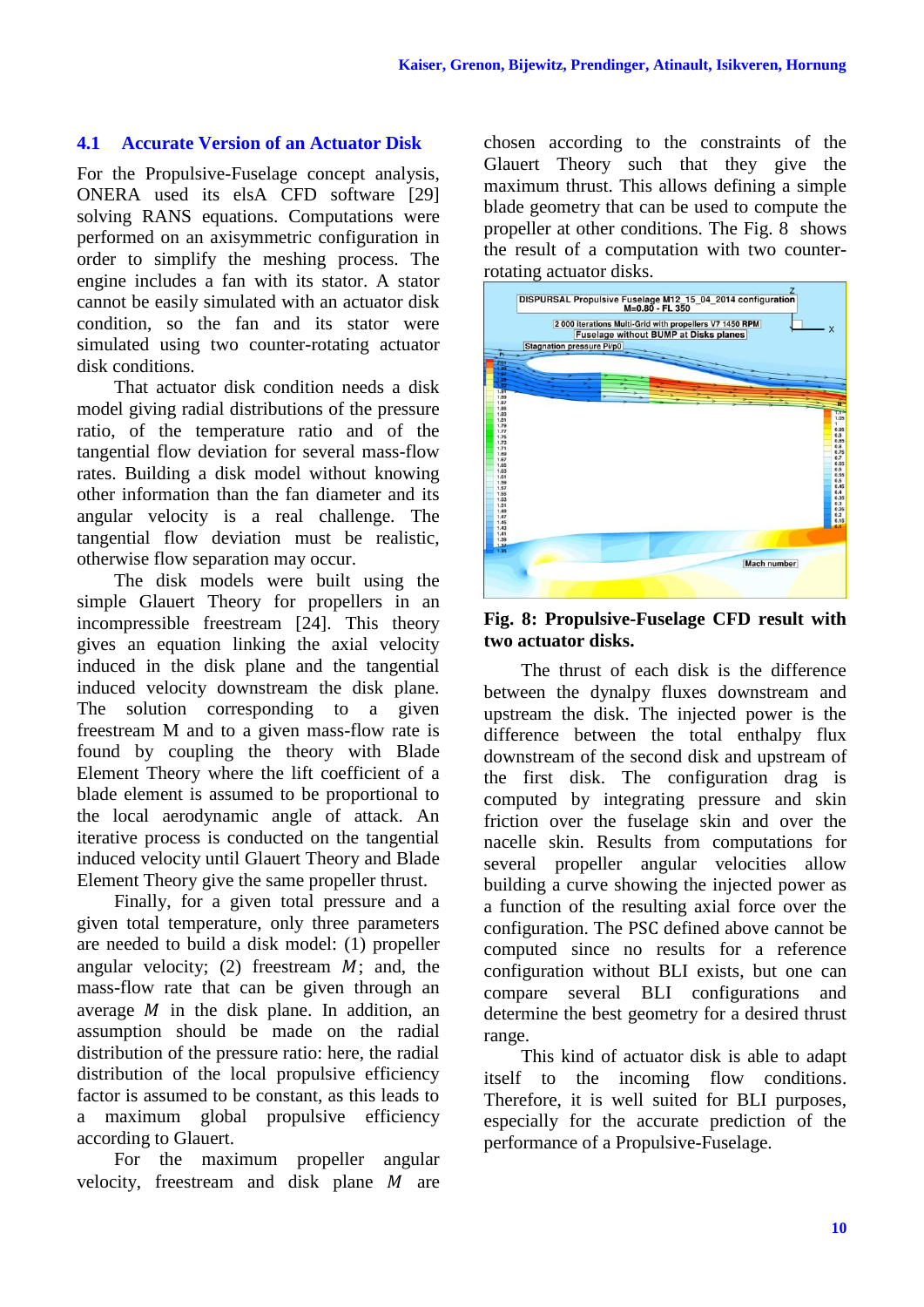# **4.2 Simpler Version of an Actuator Disk**

Another way to simulate the fan effect involves using a simpler version of the actuator disk. That version introduces surface forces, i.e. homogeneous to a pressure jump, into the elsA CFD code [29] on the boundary condition. The force can either be a constant value, or a file containing a map of local forces. Forces can be added along the  $x$ ,  $y$  and  $z$  axes in any possible combination, provided it is consistent with the laws of physics.

Such an example is illustrated in [Fig. 9,](#page-10-0) where a field of the coefficient of total pressure is plotted. In this case, a constant axial surface force of  $5000 \frac{N}{m^2} = 5000$  Pa is applied on the whole actuator disk boundary condition. By axial it means along  $x$ , or more precisely, perpendicular to the actuator disk.



## <span id="page-10-0"></span>**Fig. 9: A simple actuator disk on a 2D configuration (total pressure is plotted).**

The loss of total pressure in the boundary layer can easily be seen in red, and the actuator effect is highlighted in the blue area downstream of the actuator disk boundary condition. Note that the boundary layer crosses the condition and exits in white and not in blue, showing that the boundary layer has been reenergized by the actuator as expected.

The main advantage of this condition with respect to the other one is that no swirl is needed. Therefore, this condition can be used in 2D longitudinal configurations, which is not possible with the other one. Nevertheless, using that condition with no swirl means that the physics is simplified. Moreover, no losses are modeled through this condition, it is considered to be an isentropic compression. Therefore, any performance assessment must be done so keeping in mind it provides an optimistic estimate of the potential performance savings. It is, nonetheless, a very convenient and easy to use boundary condition, perfectly suitable for such parametric studies.

# **5 Application of Aerodynamic Methods to a Propulsive-Fuselage Geometry**

The methods presented in the previous section have been applied to a fuselage geometry that is presented in [Fig. 10.](#page-10-1) The propulsor is located after a contraction from the fuselage diameter. This shape leads to a widening of the boundary layer upstream of the propulsor and, thus, allows achieving reasonable hub-to-tip ratios of about 0.7 as well as limiting tip velocities.



# <span id="page-10-1"></span>**Fig. 10: Profile of the fuselage geometry with important dimensions (not scaled equally).**

The boundary conditions were set to typical cruise conditions with a flight altitude of 35000 ft and a free stream Mach number of M0.75. The fuselage maximum vertical diameter is  $5.76$  m and the fuselage length is 69.0 m in order to allow room for 340 PAX. The actuator disc was placed at  $x_{\text{act}} = 58.5 \text{ m}$ . The blade height is  $0.62$  m, giving a propeller diameter of 4.19 m.

Due to the relatively high freestream Mach number for the propeller of M0.75, the disk loading is limited by M1.00 in front of the propulsor yielding a maximum gross thrust  $T = 15.0$  kN for the quasi-analytical methods. The results for resulting drag, D, net thrust,  $T_N$ , and Power Saving Coefficient, PSC, as well as other figures of merit are listed in [Table 1](#page-11-0) (overleaf).

The results in the investigated configuration indicate that it is not possible to achieve a positive net thrust,  $T_N$ , for a single propeller configuration with the given propeller area. The pressure drag,  $D_p$ , does reduce linearly with net thrust,  $T_N$ , but does not diminish entirely. The friction drag,  $D_f$ , increases slightly as the boundary layer is accelerated and regenerated around the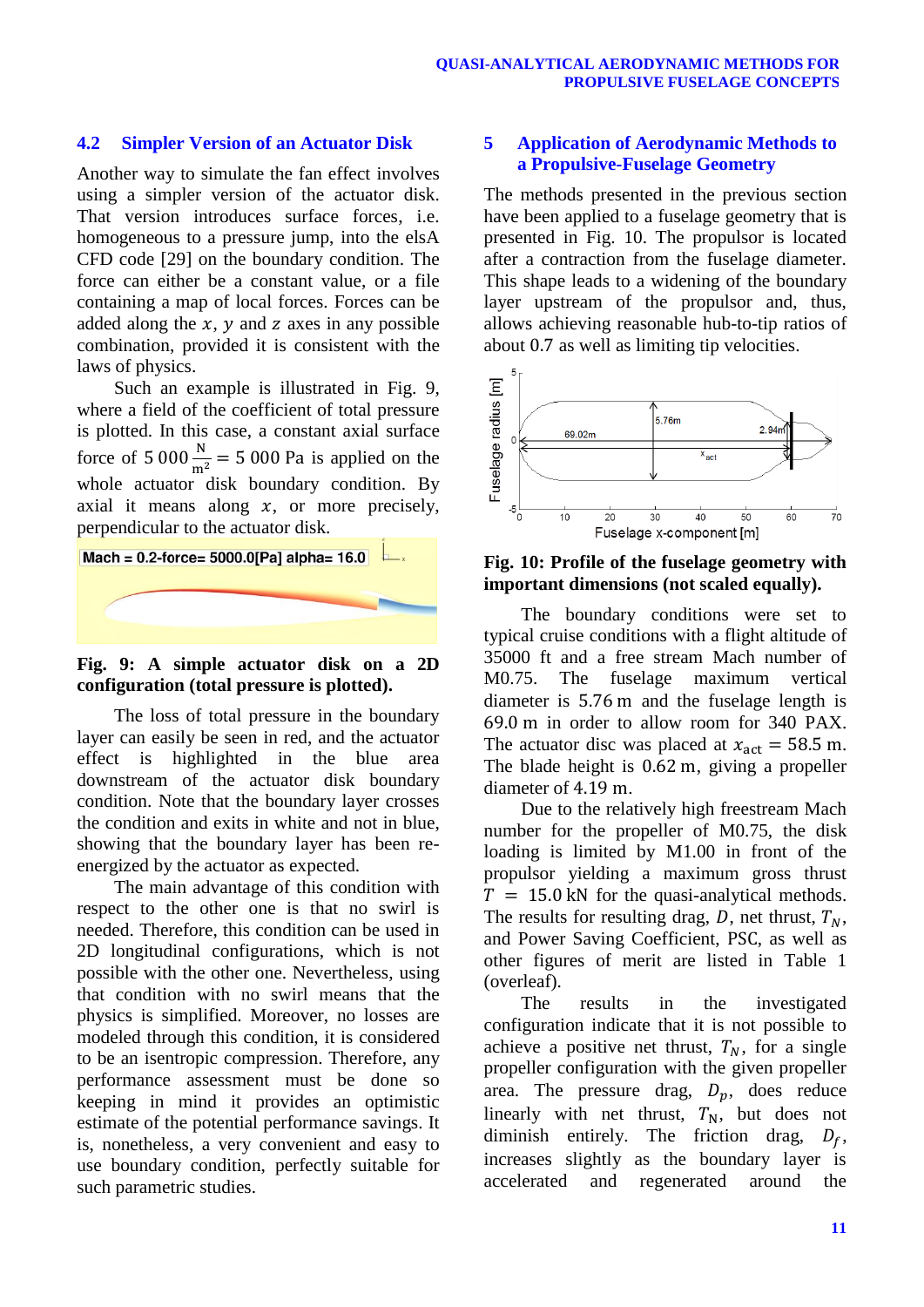propulsor. The power,  $P$ , added to the fluid increases more than proportionally when the propulsor exit velocity increases. Consequently, the PSC is reduced at higher thrust levels.

<span id="page-11-0"></span>**Table 1: Results for a range of disc loadings.**

| $T$ [kN]                                            | 0              | 5        | 10       | 15      |
|-----------------------------------------------------|----------------|----------|----------|---------|
| $rac{T}{A}$ $\left[\frac{N}{m^2}\right]$            | $\overline{0}$ | 719      | 1439     | 2158    |
| $D_f$ [kN]                                          | 19.36          | 19.51    | 19.69    | 19.85   |
| $D_p$ [kN]                                          | 3.31           | 2.48     | 1.66     | 0.80    |
| $D$ [kN]                                            | 22.67          | 21.99    | 21.35    | 20.65   |
| $T_N$ [kN]                                          | $-22.67$       | $-16.99$ | $-11.35$ | $-5.65$ |
| $P$ [kW]                                            |                | 785.3    | 1669.6   | 2621.7  |
| <b>PSC</b> [%]                                      |                | 31.2     | 28.6     | 26.8    |
| $\frac{p_{t,2}}{ }[-]$<br>$p_{t,1}$                 |                | 1.025    | 1.051    | 1.078   |
| $\dot{m}$ $\left[\frac{\text{kg}}{\text{s}}\right]$ |                | 418.0    | 440.5    | 461.5   |
| $\eta_{pr}$ [-]                                     |                | 1.416    | 1.332    | 1.272   |

The boundary layer thickness at the propulsor is approximately  $\delta_{99} = 0.88$  m which suggests that the propulsor is completely immersed in the boundary layer. Combined with the low pressure ratio across the propulsor, this allows for propulsive efficiencies greater than 1.00. The effect decreases with increasing propulsor pressure ratio. This is only possible when fluid of velocity lower than the free stream velocity  $U_{\infty}$  is accelerated.

The results for the quasi-analytical method and the CFD by ONERA are plotted in [Fig. 11](#page-11-1) (overleaf), showing results for the power injected by a propulsor, P, versus net thrust,  $T_N$ . For the ducted fan, a positive net thrust,  $T_N$ , was achieved since it was not limited by the propeller inlet M. The results indicate good agreement for the drag of the unpropelled fuselage, but a difference in slope for the applied propeller of 9.1% arose. A major reason for this difference may be found in the use of a propeller for the quasi-analytical methods and

the use of a ducted fan for the CFD in the presence of a nacelle. Also, a quadratic fit might not represent the non-linear characteristic of a ducted fan well enough.



<span id="page-11-1"></span>**Fig. 11: Plot of the results for power injected,**  $P$ , vs. net thrust generated,  $T_N$ , obtained by **quasi-analytical methods and by 2D RANS CFD.**

# **6 Conclusion**

The quasi-analytical methods presented have been verified individually and compared to Computational Fluid Dynamics (CFD) results in order to validate interfacing between the methods. The conjoint results have been shown to provide reasonable results for a configuration like the Propulsive Fuselage. In order to increase applicability of the quasi-analytical methods in exploring the design space, the implementation of further propulsor configurations is necessary. This includes ducted fans to allow going to higher Mach numbers and to represent the fuselage impact, and two-stage configurations, i.e. counterrotating propellers and ducted counter-rotating fans, to increase the overall pressure ratio and, thus, net thrust. All of these configurations can be represented by the applied Actuator Disc Theory. The results have shown that a Propulsive Fuselage configuration can provide large savings. The relative power savings, expressed by the Power Saving Coefficient, are highest for low levels of thrust. The absolute power saving does, however, increase even at higher thrust levels with positive net thrust.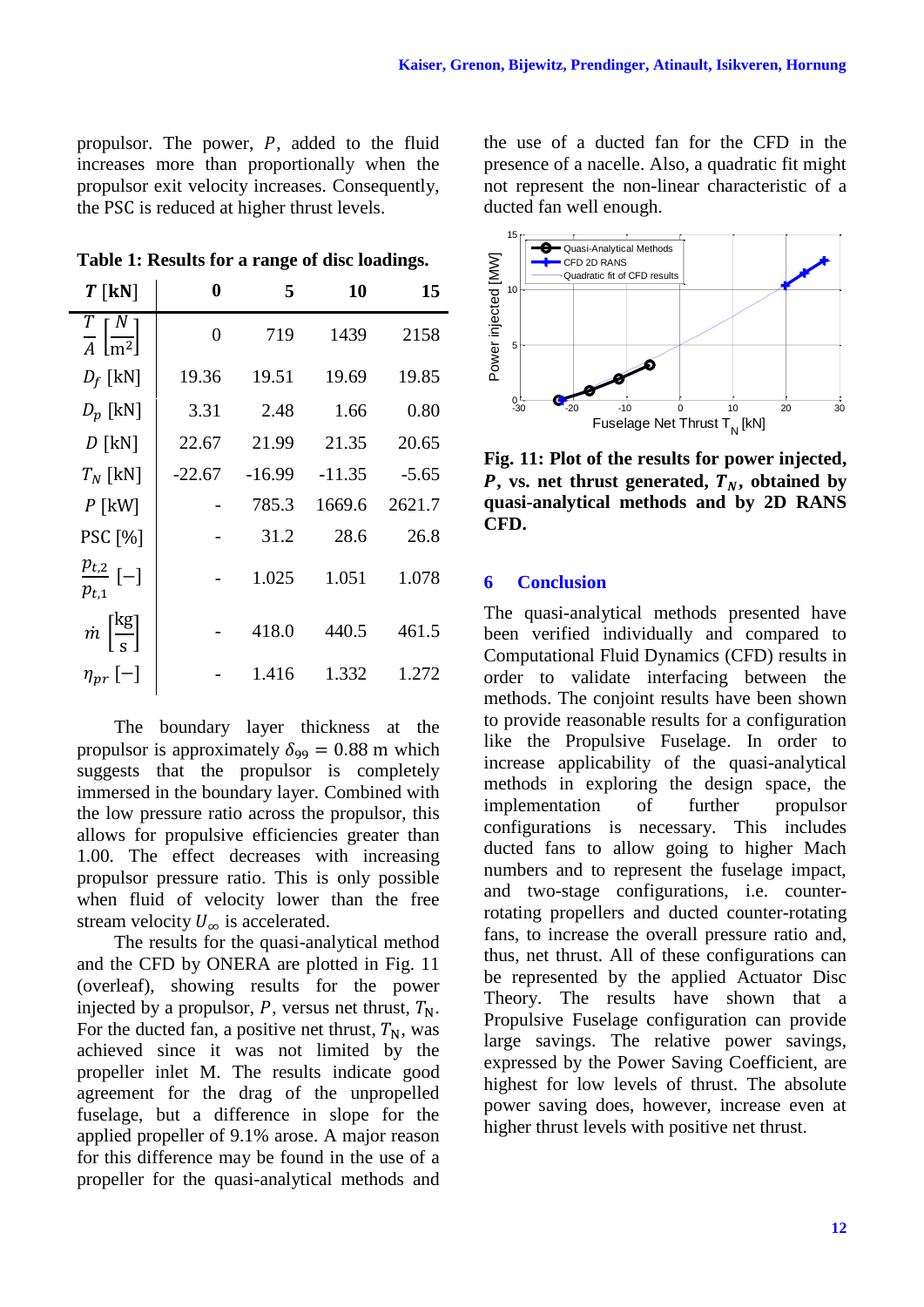## **7 Acknowledgement**

The research leading to results presented in this paper has received funding from the European Commission Seventh Framework Programme (FP7) through the DisPURSAL Project under Grant Agreement No. 323013.

## **References**

- [1] Kim HD. *Distributed propulsion vehicles*. *27th International Congress of the Aeronautical Sciences*. Nice, France, 2010.
- [2] Yaros S, Sexstone M, Huebner L. *Synergistic airframe-propulsion interactions and integrations*. NASA/TM-1998-207644, 1998.
- [3] Gohardani AS, Doulgeris G, Singh R. *Challenges of future aircraft propulsion: A review of distributed propulsion technology and its potential application for the all electric commercial aircraft*. Prog. Aerosp. Sci. 47, 369– 391, 2011.
- [4] Steiner H, Seitz A, Wieczorek K, Plötner K, Isikveren AT, Hornung M. *Multi-Disciplinary Design and Feasibility Study of Distributed Propulsion Systems*. *28th International Congress of the Aeronautical Sciences*. Brisbane, Australia, 2012.
- [5] Isikveren AT, Seitz A, Bijewitz J, Hornung M, Mirzoyan A, Isyanov A, van Toor J, Stückl S. *Recent Advances in Airframe-Propulsion Concepts with Distributed Propulsion*. *29th International Congress of the Aeronautical Sciences*. Paper 1.7.3, St Petersburg, Russia, 2014. (to be published)
- [6] Smith LH. *Wake Ingestion Propulsion Benefit*. J. Propuls. Power. 9, 74–82, 1993.
- [7] Seitz A, Gologan C. *Parametric Design Studies for Propulsive Fuselage Aircraft Concepts*. *4th CEAS Air & Space Conference*. Linköping, 2013.
- [8] Seitz A, Bijewitz J, Kaiser S, Wortmann G. *Conceptual Investigation of a Propulsive Fuselage Aircraft Layout*. Aircr. Eng. Aerosp. Technol. J. 2014. (to be published)
- [9] Plas A. *Performance of a Boundary Layer Ingesting Propulsion System*, Master's Thesis, Massachusetts Institute of Technology, 2006.
- [10] Van Dyck L. *Aerodynamic Analysis and Design Study of a Boundary Layer Ingesting Propulsive Fuselage Concept using OpenFOAM*. 2012.
- [11] Bolonkin A. *A high efficiency fuselage propeller (Fusefan) for subsonic aircraft*. SAE Trans. 1999.
- [12] Atinault O, Carrier G, Grenon R, Verbecke C, Viscat P. *Numerical and Experimental Aerodynamic Investigations of Boundary Layer Ingestion for Improving Propulsion Efficiency of Future Air Transport*. *31st AIAA Applied Aerodynamics Conference*. San Diego, CA, 2013.
- [13] Isikveren AT (Bauhaus Luftfahrt e.V.), *Distributed Propulsion and Ultra-high By-pass Rotor Study at Aircraft Level (DisPURSAL)*. FP7- AAT-2012-RTD-L0, Proposal No. 323013, European Commission Directorate General for Research and Innovation, 14 March 2012.
- [14] Drela M. *Flight Vehicle Aerodynamics*. The MIT Press, Boston, 2014.
- [15] Schlichting H, Gersten K. *Boundary-layer theory*. Springer, New York, 2000.
- [16] Fuhrmann G. *Theoretische und experimentelle Untersuchungen an Ballonmodellen*, Dissertation, Georg-August-Universität zu Göttingen, 1912.
- [17] Schlichting H, Truckenbrodt E. *Aerodynamik des Flugzeugs. 2. Band*. Springer, Berlin, Heidelberg, 1969.
- [18] Cebeci T, Smith AMO, Mosinskis G. *Calculation of Compressible Adiabatic Turbulent Boundary Layers*. AIAA J. 8, 1974–1982, 1974.
- [19] Ferziger JH, Perić M. *Computational Methods for Fluid Dynamics*. Springer, Berlin, Heidelberg, 2002.
- [20] Nichols RH. *Turbulence Models and Their Application to Complex Flows*. University of Alabama at Birmingham, 2010.
- [21] Van Driest ER. *On Turbulent Flow Near a Wall*. J. Aeronaut. Sci. (Institute Aeronaut. Sci.) 23, 1007–1011, 1956.
- [22] Vogeley A. *Axial-Momentum Theory for Propellers in Compressible Flow*. NACA Technical Note 2164, 1951.